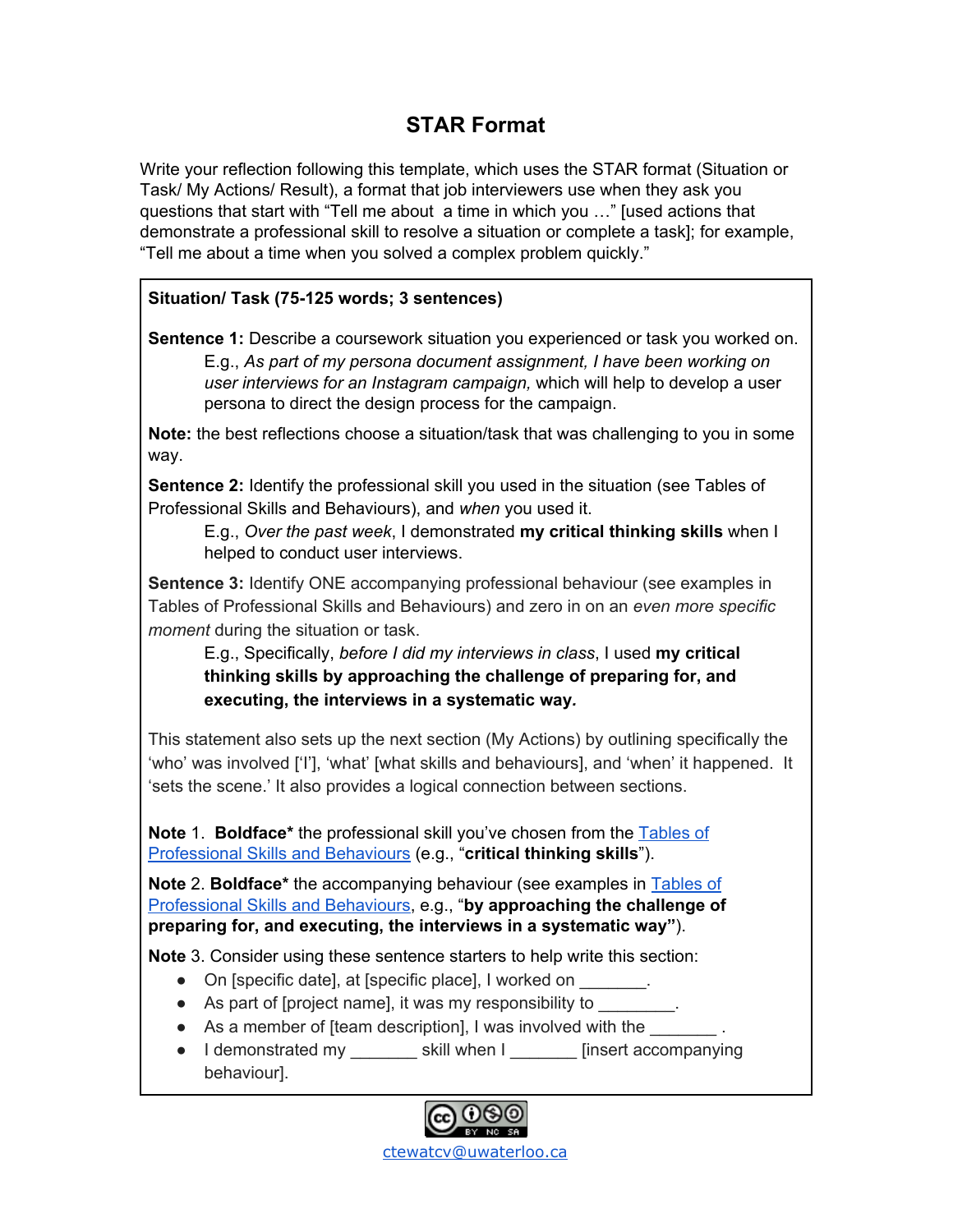## **My Actions (350-450 words; 10-12 sentences)**

Before you begin writing the My Actions section, make a list of *all* the actions that you took to resolve the situation or complete the task. Double check that these actions clearly provide evidence of, or demonstrate, the skill and behaviour that you identified in the previous section. Now use this list to write out exactly the steps *you* (and not your group or partner) took to resolve the specific situation or to complete the specific task. Tell it as a story.

E.g., To successfully conduct the user interviews in class, **I critically reflected on** what I needed to do to prepare for the interviews**. I decided** that I needed to practice the interview questions beforehand. So at home, **I developed** cue cards for each main question. Then I **practiced** both the primary and secondary questions until I only needed to glance down at the cue card to know what I had to say**.** At that point, **I knew** I could focus more of my attention on the content of the interviewee responses instead of solely focusing on what I would ask next. To successfully handle my turn as primary interviewer on the interview day, **I paid close attention** to the words chosen by interviewees when they answered my questions. Specifically, **I ensured** that I got all the required information **by asking** clarifying questions when any of their responses were vague or unclear. For example, **I had to handle** one interviewee who responded to my question, "How does the thought of attending university make you feel?" by saying that he felt excited and nervous. However, he did not elaborate much further and it was clear that both of these terms were quite ambiguous without elaboration. **I quickly recognized** that this short response would not provide enough insightful information because it did not highlight why he might be feeling that way. After tactfully **telling the interviewee** that the brevity of his answer was an issue for me, **I asked** a brief probing question to get the interviewee to clarify and elaborate on what specifically made them feel excited and nervous.

**Note** 1. **Boldface\*** each action that you took (e.g., "I critically reflected on," "I decided," "I developed," "I practiced," "I knew," "I paid close attention to," "I ensured, by asking," "I had to handle," "I quickly recognized," "by telling, I asked").

**Note** 2. Make sure you use 'I' not 'we' when you describe your actions.

**Note** 3. Consider using these sentence starters to help you write this section:

- To successfully **complete** this task, I [verb] \_\_\_\_\_\_.
- To successfully **handle** this situation, I [verb] \_\_\_\_\_\_\_.
- Specifically, I [verb] \_\_\_\_\_\_\_.
- For example, I [verb]